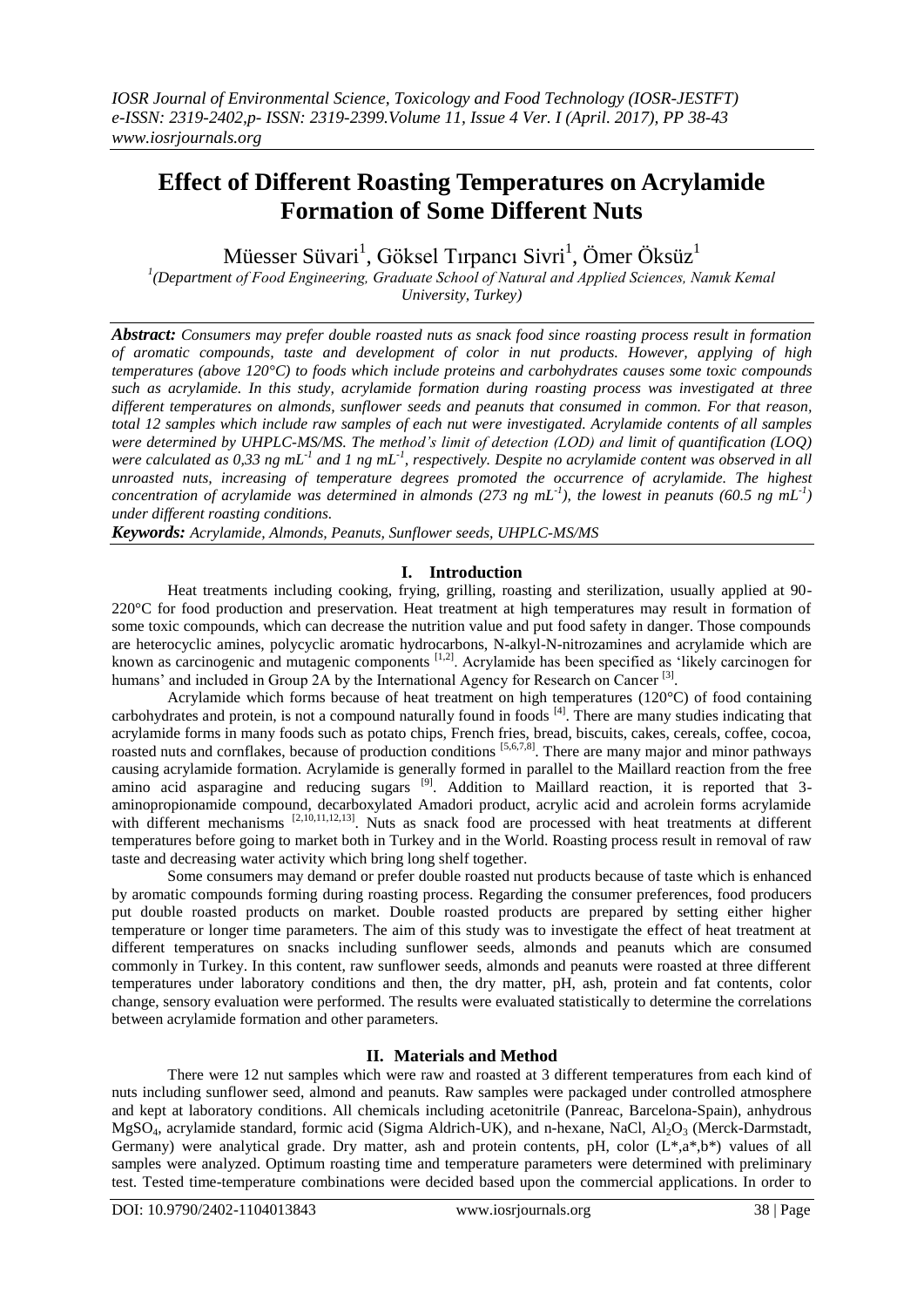evaluate the temperature effect, it was gradually increased for every nut type's time was constant for each process. Analysis of acrylamide formation and other parameters were repeated 3 times with 2 parallels. In Table 1, roasting time and temperature parameters of each kind of nuts are shown.

| <b>Table I</b> Roasting process parameters (time-temperature) |       |                           |                           |                           |  |  |  |  |  |
|---------------------------------------------------------------|-------|---------------------------|---------------------------|---------------------------|--|--|--|--|--|
| <b>Roasting Time</b><br>Type of nuts                          |       | 1. roasting               | 2. roasting               | 3. roasting               |  |  |  |  |  |
|                                                               | (min) | temperature $(^{\circ}C)$ | temperature $(^{\circ}C)$ | temperature $(^{\circ}C)$ |  |  |  |  |  |
| Sunflower seeds with shell                                    |       | 160                       | 165                       | l 70                      |  |  |  |  |  |
| <b>Almonds</b>                                                |       | 140                       | 145                       | 150                       |  |  |  |  |  |
| <b>Peanuts</b>                                                | 40    | 150                       | 155                       | 160                       |  |  |  |  |  |

**Table 1** Roasting process parameters (time-temperature)

## **2.1 Sample preparation procedure for acrylamide analysis**

The sample preparation procedure for acrylamide analysis was performed according to Ali Omar et al. with some minor modifications <sup>[14]</sup>. Homogenized 1 gram of nut sample was put into 50 mL centrifuge tube. 5 mL n-hexane is added to the tubes for separating fat part and then it was shaken for 1 minute. Afterwards 10 mL of ultrapure water, 10 mL of acetonitrile, 5 g of anhydrous MgSO<sup>4</sup> and 1 g of NaCl mixture were added into the tubes. Samples were immediately mixed for 1 minute to avoid crystallization after addition of salt mixture. All samples were centrifuged at 4500 rpm for 6 minutes. After that 4 separate layers were observed. The top layer of hexane is removed. 3 mL of acetonitrile layer which contains acrylamide was transferred into 10 mL of small centrifuge tubes which contained 150 mg aluminium oxide. Later the samples including acrylamide were vortexed for 30 seconds and centrifuged at 4500 rpm for 3 minutes. 1 mL of supernatant was taken with injector and filtered through 0,45 µm Nacherey-Nagel filter, then transferred into glass tubes to evaporate under light stream of nitrogen gas. Dried residues were diluted with 200 µL ultrapure water and then vortexed for 1 minute. The samples were transferred into mini centrifuge vials and centrifuged at 10.000 rpm for 8 minutes. After this stage the supernatant was injected into a UHPLC auto sampler vial. Quantative analysis of acrylamide formation were determined at ng mL<sup>-1</sup> level by using Ultra High Pressure Liquid Chromotography Mass Specthrometry (UHPLC-MS/MS).

# **2.2 Calibration curve preparation for acrylamide analysis**

To prepare calibration curve, standart solutions at 7 different concentaration (ranged 0.1-100.0 ppb) were prepared. The linearity of calibration curve was shown in Fig. 1.  $(R= 0.9998)$ . The seperation of acrylamide was done at UHPLC AB Sciex 3200 QTrap LC-MS/MS. Venusil AQ 3 µm C18 100 Å (2,1\*50 mm) colon was used as chromatographic colon. Mobile phase A (% 90) was % 0,1 formic acid in ultrapure water and mobile phase B (%10) was % 0,1 formic acid in acetonitrile at flow rate 0,4 mL min<sup>-1</sup>. Aliquots of 20  $\mu$ L of the sample extract were injected into the chromatographic system using the autosampler. The ionization type was turbo ion spray positive polarity. Temperatures were 40˚C and 550°C oven and gas, respectively. Capillary voltage was 5000 V and press of nebulizer 1:2 were 40:60 psi.



**Figure 1.** Calibration curve of acrylamide standarts (0.1, 5.0, 10.0, 25.0, 50.0, 75.0 and 100.0 ppb)

#### **2.3 Determination of recovery values, LOD and LOQ for acrylamide analysis**

For recovery study, unroasted nut samples including sunflower seeds, almonds and peanuts were used. After fat seperation of samples , they were spiked with acrylamide standards at different concentrations. Extraction of acrylamide was performed as explained before. The extract which was obtained from this process was diluted by mobile phase and calibration curve points were prepared. LOD and LOQ values were calculated with these equilibrium:

$$
LOD = 3.3^* s/S
$$
 and  $LOQ = 10^* s/S$  <sup>[14]</sup>.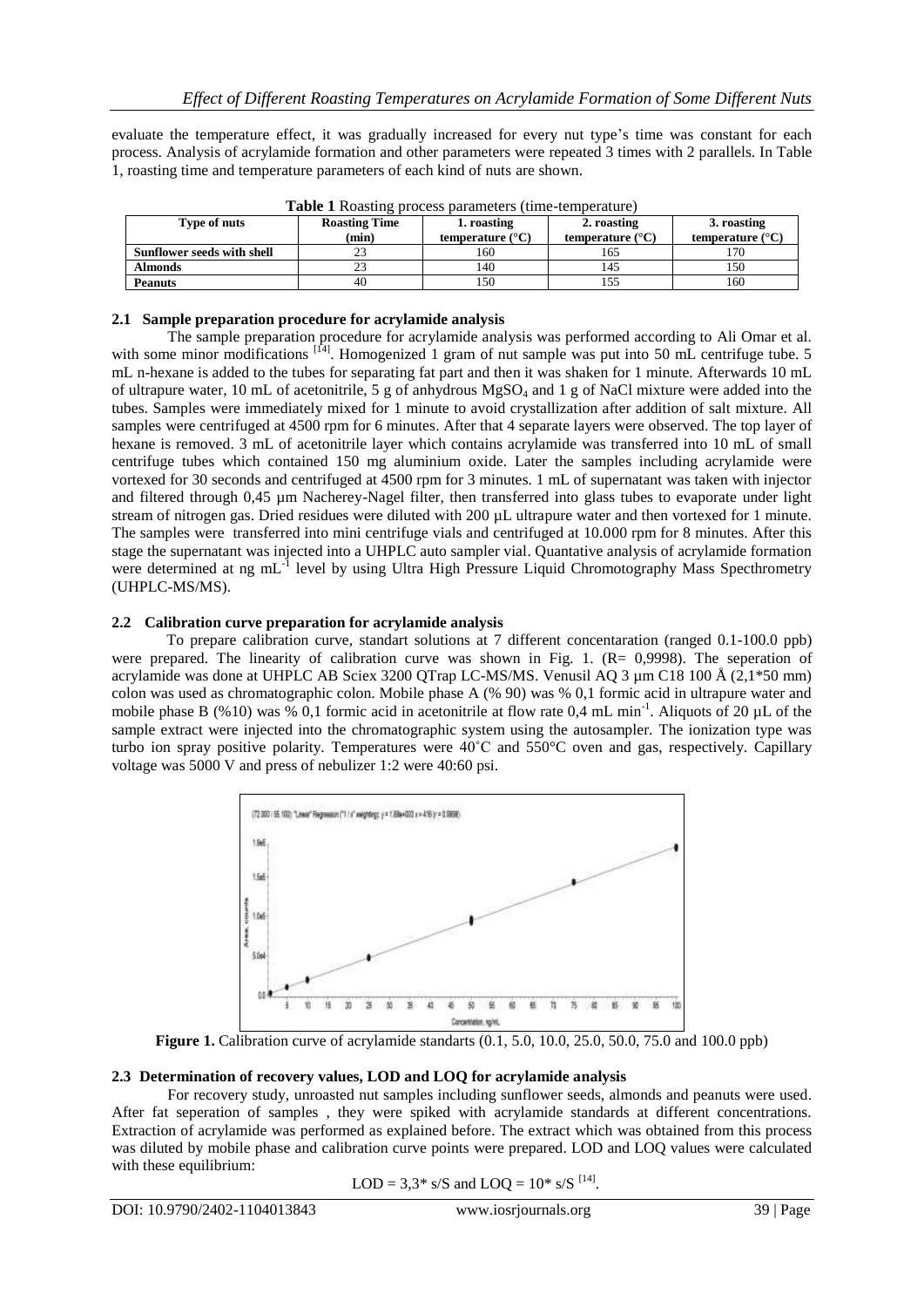In specific concentration; s indicates the lowest concentration and S shows the signal/noise rate in the lowest concentration. According to these equilibrium the sample's limit of detection (LOD) and limit of quantification (LOQ) values were determined as 0,33 ng mL<sup>-1</sup> and 1 ng mL<sup>-1</sup> respectively.

## **III. Result and Discussion**

#### **3.1 The physicochemical properties and acrylamide content of sunflower seed roasted at different temperatures**

The physicochemical properties which are dry matter, ash, protein and fat content, pH and color parameter of sunflower seed are indicated in Table 2. As seen in Table 2, % dry matter, % ash, % protein and % fat content and a\* value were increased with rising temperature. The differences of each samples were statistically significant (p<0,05). The difference of between pH values of raw samples and samples roasted at 170°C were not important (p>0,05) statistically, whereas others were confirmed as significantly different  $(p<0,05)$ . While the roasting temperature increased, the L\* value of samples initially rose and then decreased. Rising temperaure caused to increase a\* value of sunflower seeds. In a different study, Özdemir et. al. reported the highest  $a^*$  value (4,07) of hazelnuts in the minimum water activity <sup>[15]</sup>. All the  $b^*$  value of the samples increased gradually while temperature increasing, it decreased slightly at highest roasting temperature (170°C). The differences between  $b^*$  values of each sunflower seed samples were significantly important ( $p<0,05$ ).

**Table 2** Dry matter, ash, protein and fat content, pH and color parameter of sunflower seed roasted at 160, 165 and  $170^{\circ}$ C for 23 minutes (n=6)

| THE ANALYSES AND RESULTS OF SUNFLOWERSEEDS |                         |                         |                    |                              |                         |                         |                         |                         |  |
|--------------------------------------------|-------------------------|-------------------------|--------------------|------------------------------|-------------------------|-------------------------|-------------------------|-------------------------|--|
| (AVERAGE RATIOS)                           |                         |                         |                    |                              |                         |                         |                         |                         |  |
| <b>ROASTING</b>                            | <b>DRY</b>              |                         |                    |                              |                         | <b>COLOR</b>            |                         |                         |  |
| <b>TEMPERATURE</b>                         | <b>MATTER</b>           | <b>ASH</b>              | рH                 | <b>PROTEIN</b>               | <b>FAT</b>              | $L^*$                   | $a^*$                   | h*                      |  |
| $(^{\circ}C)$                              | $\frac{9}{6}$           | $\frac{9}{6}$           |                    | $\left( \frac{6}{2} \right)$ | $($ %)                  |                         |                         |                         |  |
| <b>Unroasted</b>                           | 95,17                   | 3,4991                  | 6.08               | 10,961                       | 40,673                  | 52,28                   | $-0,22$                 | 9.57                    |  |
| sample                                     | $\pm 0.18$ <sup>a</sup> | $\pm 0.29$ <sup>a</sup> | $\pm 0.27^{\circ}$ | $\pm 0.31^{\circ}$           | $\pm 0.55^{\text{a}}$   | $\pm 0.04$ <sup>a</sup> | $\pm 0.14$ <sup>a</sup> | $\pm 0.08$ <sup>a</sup> |  |
| 160                                        | 98,40                   | 3,5860                  | 5,67               | 20,66                        | 44,227                  | 58,42                   | 1,04                    | 15,07                   |  |
|                                            | $\pm 0.35^{\rm b}$      | $\pm 0.42^{\circ}$      | $\pm 0.21^{\rm b}$ | $\pm 0.01^{\circ}$           | $\pm 0.34^{\circ}$      | $\pm 0.15$ <sup>d</sup> | $\pm 0.08^{\rm b}$      | $\pm 0.02^{\rm b}$      |  |
| 165                                        | 98,67                   | 3,6360                  | 5,56               | 21.942                       | 48,334                  | 57,78                   | 2.14                    | 15,35                   |  |
|                                            | $\pm 0.39^{\circ}$      | $\pm 0.31^{\circ}$      | $\pm 0.36^{\circ}$ | $\pm 0.28$ <sup>c</sup>      | $\pm 0.42^{\circ}$      | $\pm 0.13^{\circ}$      | $\pm 0.20^{\circ}$      | $\pm 0.20$ <sup>d</sup> |  |
| 170                                        | 99,32                   | 3,7391                  | 6.05               | 22,5581                      | 48.527                  | 54,00                   | 3,17                    | 15.24                   |  |
|                                            | $\pm 0.34$ <sup>d</sup> | $\pm 0.25$ <sup>d</sup> | $\pm 0.35^{\circ}$ | $\pm 0.25$ <sup>d</sup>      | $\pm 0.39$ <sup>d</sup> | $\pm 0.14^b$            | $\pm 0.19$ <sup>d</sup> | $\pm 0.13^{\circ}$      |  |

<sup>a-d:</sup> The values with same letter are not significantly different for each parameters ( $p > 0.05$ )

In acrylamide analysis, recovery value of sunflower seeds was calculated as % 112,6. Acrylamide concentration showed positive correlation with increasing roasting temperature in sunflower seeds and the highest amount of acrylamide (61,5 ng mL<sup>-1</sup>) detected at the highest (170°C) roasting temperature (p<0,01,  $R=0.970$ ). Comparably to our study, Jägerstad and Skog reported the concentration of acrylamide as 66 µg kg<sup>-1</sup> in sunflower seeds <sup>[16]</sup>. Additionally, lower acrylamide contents were observed in sunflower seeds when compared with almonds and peanuts even though it roasted at 170°C which is higher than roasting temperature of other samples. Since sunflower seeds roasted with shell, it is thought that acrylamide formation may be prevented by shell providing protection effect from roasting process. However there is no enough research about the acrylamide content of sunflower seeds. The acrylamide concentrations of sunflower seeds with rising temperature is shown in Fig. 2.





\*Under the detection limit  $(LOD=0,33 \text{ ng } mL^{-1})$ 

 $a-d$ : The values with same letter are not significantly different for each parameters (p>0.05)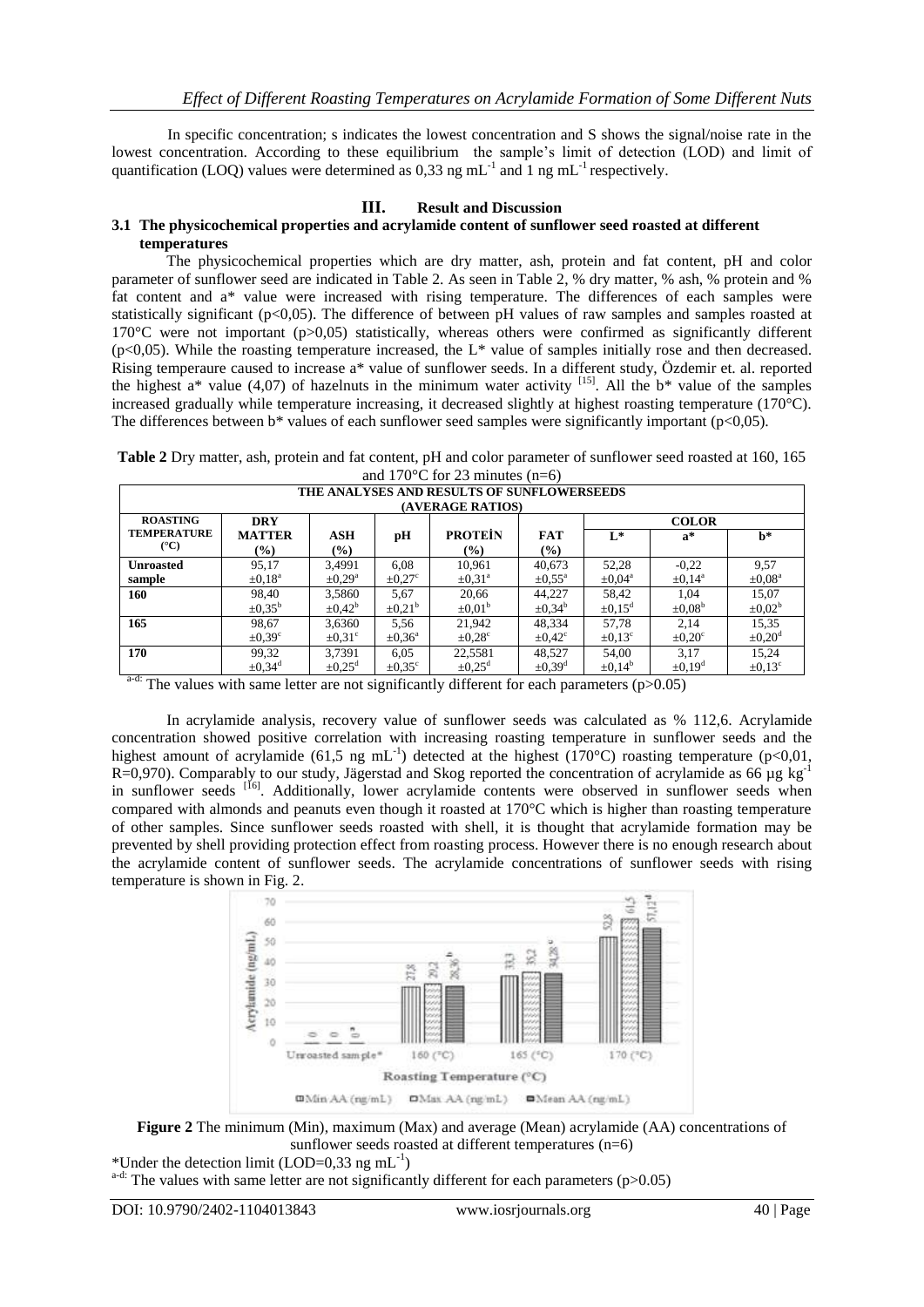**3.2 The physicochemical properties and acrylamide content of almond roasted at different temperatures**

Investigated properties of almond including % dry matter, % ash, % protein, % fat and a\* value increased with rising temperature. Contrary to this situation, rising temperature caused a decrease in pH, L\* and b\* values of the samples. Also, it was found that the physicochemical properties of all samples processed at different temperatures were significantly different (p<0,05). The physicochemical properties which are dry matter, ash, protein and fat content, pH and color parameter of almonds are indicated in Table 3.

| THE ANALYSES AND RESULTS OF ALMONDS<br>(AVERAGE RATIOS) |                             |                            |                    |                       |                       |                         |                      |                         |  |
|---------------------------------------------------------|-----------------------------|----------------------------|--------------------|-----------------------|-----------------------|-------------------------|----------------------|-------------------------|--|
| <b>ROASTING</b><br><b>TEMPERATURE</b><br>$(^{\circ}C)$  | <b>DRY</b><br><b>MATTER</b> | <b>ASH</b>                 | pH                 | <b>PROTEIN</b>        | $\mathbf{FAT}$ (%)    |                         | <b>COLOR</b>         |                         |  |
|                                                         | $($ %)                      | $\left(\frac{0}{0}\right)$ |                    | $(\%)$                |                       | $L^*$                   | $a^*$                | h*                      |  |
| <b>Unroasted</b>                                        | 96,00                       | 2,9435                     | 6,148              | 19,945                | 34,88                 | 37,728                  | 10,32                | 16,393                  |  |
| sample                                                  | $\pm 0.28$ <sup>a</sup>     | $\pm 0.25a$                | $\pm 0.03d$        | $\pm 0.35^{\text{a}}$ | $\pm 0.02^{\text{a}}$ | $\pm 0.04$ <sup>d</sup> | $\pm 0.09^{\rm a}$   | $\pm 0.01$ <sup>d</sup> |  |
| 140                                                     | 97,61                       | 2,9664                     | 5,873              | 20,256                | 42,19                 | 36,928                  | 10,975               | 15,531                  |  |
|                                                         | $\pm 0.30^{\circ}$          | $\pm 0.16^{\circ}$         | $\pm 0.02^{\circ}$ | $\pm 0.35^{\circ}$    | $\pm 0.03^{\circ}$    | $\pm 0.02^{\circ}$      | $\pm 0.10^{\circ}$   | $\pm 0.14^{\circ}$      |  |
| 145                                                     | 97,77                       | 3,0397                     | 5,826              | 20,416                | 43,98                 | 35,706                  | 11,166               | 15,36                   |  |
|                                                         | $\pm 0.33^{\circ}$          | $\pm 0.34^{\circ}$         | $\pm 0.03^{\rm b}$ | $\pm 0.27^{\circ}$    | $\pm 0.03^{\circ}$    | $\pm 0.01^{\circ}$      | $\pm 0.05^{\circ}$   | $\pm 0.02^b$            |  |
| 150                                                     | 98,21                       | 3,0912                     | 5.71               | 20,57                 | 45,02                 | 35,593                  | 11,07                | 15,033                  |  |
| - 1.                                                    | $\pm 0.27$ <sup>d</sup>     | $\pm 0.12^d$               | $\pm 0.03^{\circ}$ | $\pm 0.33^d$          | $\pm 0.03^{\circ}$    | $\pm 0.01$ <sup>a</sup> | $\pm 0.08^{\rm b,c}$ | $\pm 0.005^{\text{a}}$  |  |

**Table 3** Dry matter, ash, protein and fat content, pH and color parameter of almond roasted at 140, 145 and 150 $\degree$ C for 23 minutes (n=6)

The values with same letter are not significantly different for each parameters  $(p>0.05)$ 

The highest acrylamide concentration was determined as 273 ng  $mL^{-1}$  in almonds roasted at 150°C which was the highest temperature applied (Fig.3). A positive correlation was detected between acrylamide formation and increasing roasting temperature (R=0,905). In acrylamide analysis, recovery value of almond samples was calculated as % 108,2. Similar roasting conditions were applied to almonds in the study of Lukac et. al. and the acrylamide contents were determined as an average  $494 \mu g kg^{-1}$ <sup>[17]</sup>. Tekkeli et. al. reported that acrylamide content of almonds as  $95,5 \mu g kg^{-1}$  after they applied stacking technique<sup>[18]</sup>. This differences may based on variety of almonds, and process conditions.





\*Under the detection limit (LOD=0,33 ng mL<sup>-1</sup>)

 $a-d$ : The values with same letter are not significantly different for each parameters (p>0.05)

Friedman stated that the acrylamide concentration in almond samples was as  $260 \mu g kg^{-1}$  in his review including various foods <sup>[19]</sup>. Similarly acrylamide content of almond ranged from 207-313 µg kg<sup>-1</sup> (mean 260 µg  $kg^{-1}$ ) in Ölmez et al. 's study [8]. There is a review about acrylamide content of the food products including almonds roasted with salt reported the concentration as average  $657 \mu g kg^{-1}$  [20]. In different almond products the acrylamide contents were determined by Amrein et. al. as follows:  $443 \text{ µg kg}^{-1}$  in roasted almonds, 196  $\text{µg kg}^{-1}$ in bakery products containing almonds. According to Amrein et. al. the mean acrylamide concentration in all almond products was reported as  $250 \mu g$  kg<sup>-1 [21]</sup>. As seen in the literature acrylamide contents are similar to result of this study. Heating process can cause increase in redness parameter of almond samples initially, however, a\* value decreased subsequently after it reached the highest level. It also observed in this study a\*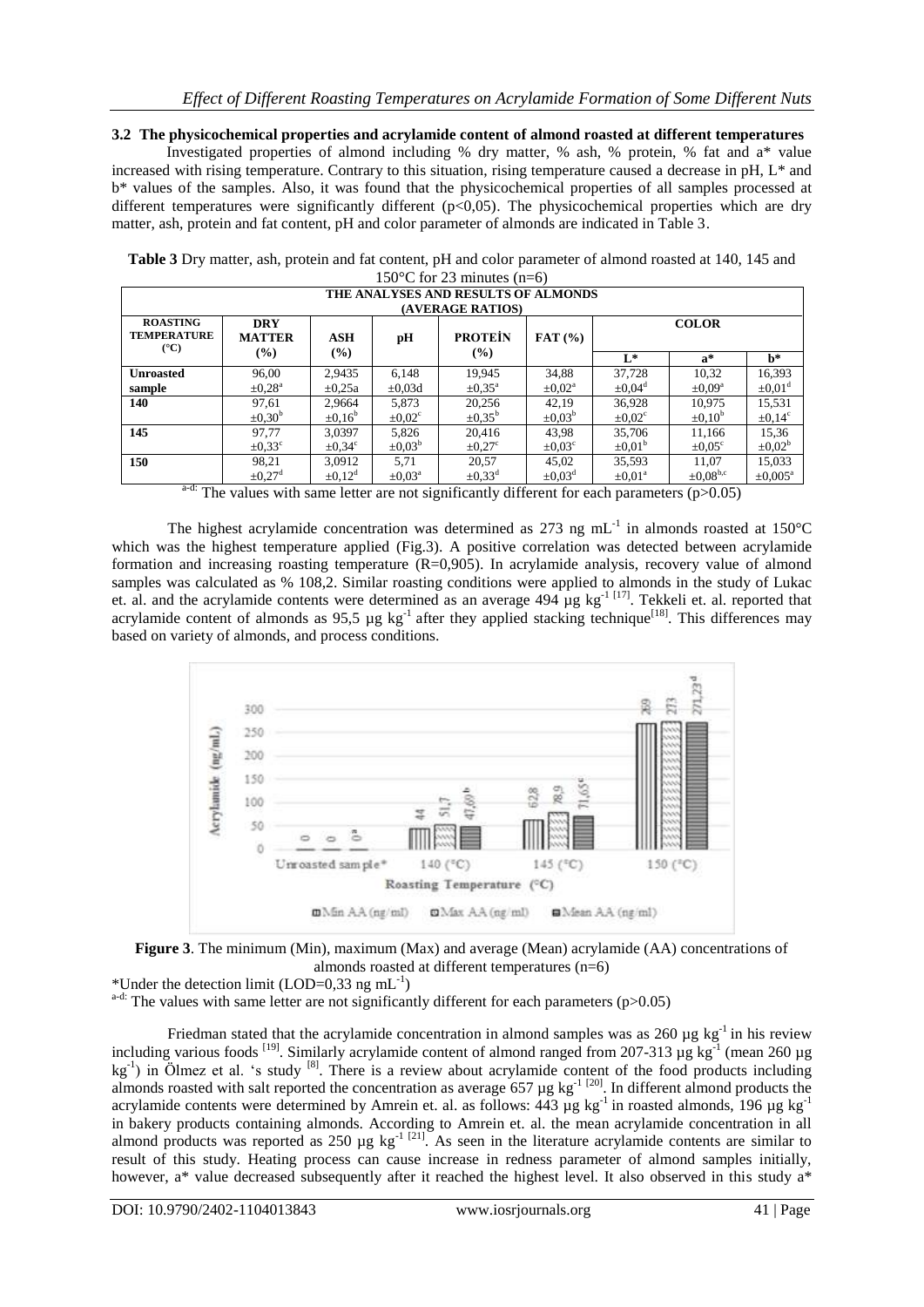value of almond samples increased initially but it decreased at the highest roasting temperature (150°C). Similarly, Gökmen and Şenyuva reported that a\* value increased initially and than decreased in the highest roasting temperature in green coffee [22].

## **3.3 The physicochemical properties and acrylamide content of peanut roasted at three different temperatures**

The physicochemical properties including dry matter, ash, protein and fat content, pH and color parameters, of peanut are indicated in Table 4. As a result of applying different roasting temperatures to peanut samples some changes were observed in nutrition values. While roasting temperature rising, % dry matter, % ash, % protein, % fat content,  $a^*$  and  $b^*$  values were increased. pH and  $L^*$  value decreased despite the high roasting temperatures. The differences between all peanut samples were determined significantly (p<0,05).

| 160 $\degree$ C for 40 minutes (n=6)                    |                             |                         |                    |                       |                       |                         |                    |                         |
|---------------------------------------------------------|-----------------------------|-------------------------|--------------------|-----------------------|-----------------------|-------------------------|--------------------|-------------------------|
| THE ANALYSES AND RESULTS OF PEANUTS<br>(AVERAGE RATIOS) |                             |                         |                    |                       |                       |                         |                    |                         |
| <b>ROASTING</b><br><b>TEMPERATURE</b><br>$(^{\circ}C)$  | <b>DRY</b><br><b>MATTER</b> | ASH                     | pH                 | <b>PROTEIN</b>        | $\textbf{FAT}$ (%)    | <b>COLOR</b>            |                    |                         |
|                                                         | $($ %)                      | $($ %)                  |                    | (%)                   |                       | $L^*$                   | $a^*$              | h*                      |
| <b>Unroasted</b>                                        | 91,30                       | 2.0101                  | 6,5                | 23,5073               | 43.877                | 62,251                  | $-0.151$           | 21,03                   |
| sample                                                  | $\pm 0.02^{\text{a}}$       | $\pm 0.38$ <sup>a</sup> | $\pm 0.02c$        | $\pm 0.02^{\text{a}}$ | $\pm 0.02^{\text{a}}$ | $\pm 0.04^{\circ}$      | $\pm 0.20^{\circ}$ | $\pm 0.03^{\text{a}}$   |
| 150                                                     | 99.00                       | 2,2260                  | 6,32               | 24.879                | 45,463                | 54.766                  | 5,91               | 22.41                   |
|                                                         | $\pm 0.03^{\rm b}$          | $\pm 0.29^{\circ}$      | $\pm 0.03^{\circ}$ | $\pm 0.03^{\rm b}$    | $\pm 0.02^{\circ}$    | $\pm 0.02^{\circ}$      | $\pm 0.11^{\circ}$ | $\pm 0.04$ <sup>d</sup> |
| 155                                                     | 99.14                       | 2,2682                  | 6,26               | 25,625                | 46,59                 | 54,078                  | 5,95               | 22.19                   |
|                                                         | $\pm 0.03^{\circ}$          | $\pm 0.03^{\circ}$      | $\pm 0.07^{\rm b}$ | $\pm 0.02^{\circ}$    | $\pm 0.03^{\circ}$    | $\pm 0.12^{\circ}$      | $\pm 0.05^{\circ}$ | $\pm 0.43^{\circ}$      |
| 160                                                     | 99,20                       | 2,3062                  | 6.19               | 25,713                | 47.433                | 52,903                  | 6.97               | 22,03                   |
|                                                         | $\pm 0.02^d$                | $\pm 0.03^{\circ}$      | $\pm 0.06^{\circ}$ | $\pm 0.02^{\circ}$    | $\pm 0.03^{\text{d}}$ | $\pm 0.11$ <sup>a</sup> | $\pm 0.12^{\circ}$ | $\pm 0.07^{\rm b}$      |

**Table 4** Dry matter, ash, protein and fat content, pH and color parameter of peanut roasted at 150, 155 and

<sup>a-d:</sup> The values with same letter are not significantly different for each parameters ( $p > 0.05$ )

In acrylamide analysis recovery value of peanuts was determined as % 105. When the acrylamide contents of peanuts were investigated, the lowest (21,4 ng mL<sup>-1</sup>) and the highest (60,5 ng mL<sup>-1</sup>) concentrations were determined at 150°C and 160°C respectively as seen in Fig. 4. The roasting temperature is the key factor for acrylamide formation in peanut samples, since there is a positive correlation between temperature and acrylamide concentration (R=0,934). A study conducted by Ölmez et. al. stated that acrylamide level of peanuts were determined as 66 µg kg<sup>-1</sup>, similarly to this study <sup>[8]</sup>. There is another study in New Zeland by Cressey et. al. to search the acrylamide content of various snack foods reported acrylamide concentration of dry roasted peanuts as in the range of 9-84  $\mu$ g kg<sup>-1</sup> and average 42  $\mu$ g kg<sup>-1 [23]</sup>. Paola et al. reported that the acrylamide content of peanuts roasted at different temperatures between  $1,08-42,86$  µg kg<sup>-1</sup> which is lower than the results of this study, since they used salted peanuts in shell <sup>[24]</sup>. Moreover a review of Bureau of Chemical Safety presented that acrylamide contamination of three different peanut butter as 122, 99, 85  $\mu$ g kg<sup>-1</sup> and of salted peanuts as 31  $\mu$ g kg<sup>-1 [20]</sup>. It is seen that salted peanuts have relatively lower acrylamide content, because salting process provide monovalent cations to prevent acrylamide formation like in study of Gökmen and Şenyuva<sup>[25]</sup>. Peanut butter showed relatively higher acrylamide concentrations than peanut kernels because of free fat content. It is thought that free fat content may promote acrylamide formation via acrolein pathway in peanut samples<sup>[20]</sup>.





\*Under the detection limit (LOD=0,33 ng mL<sup>-1</sup>)

 $a-d$ : The values with same letter are not significantly different for each parameters (p>0.05)